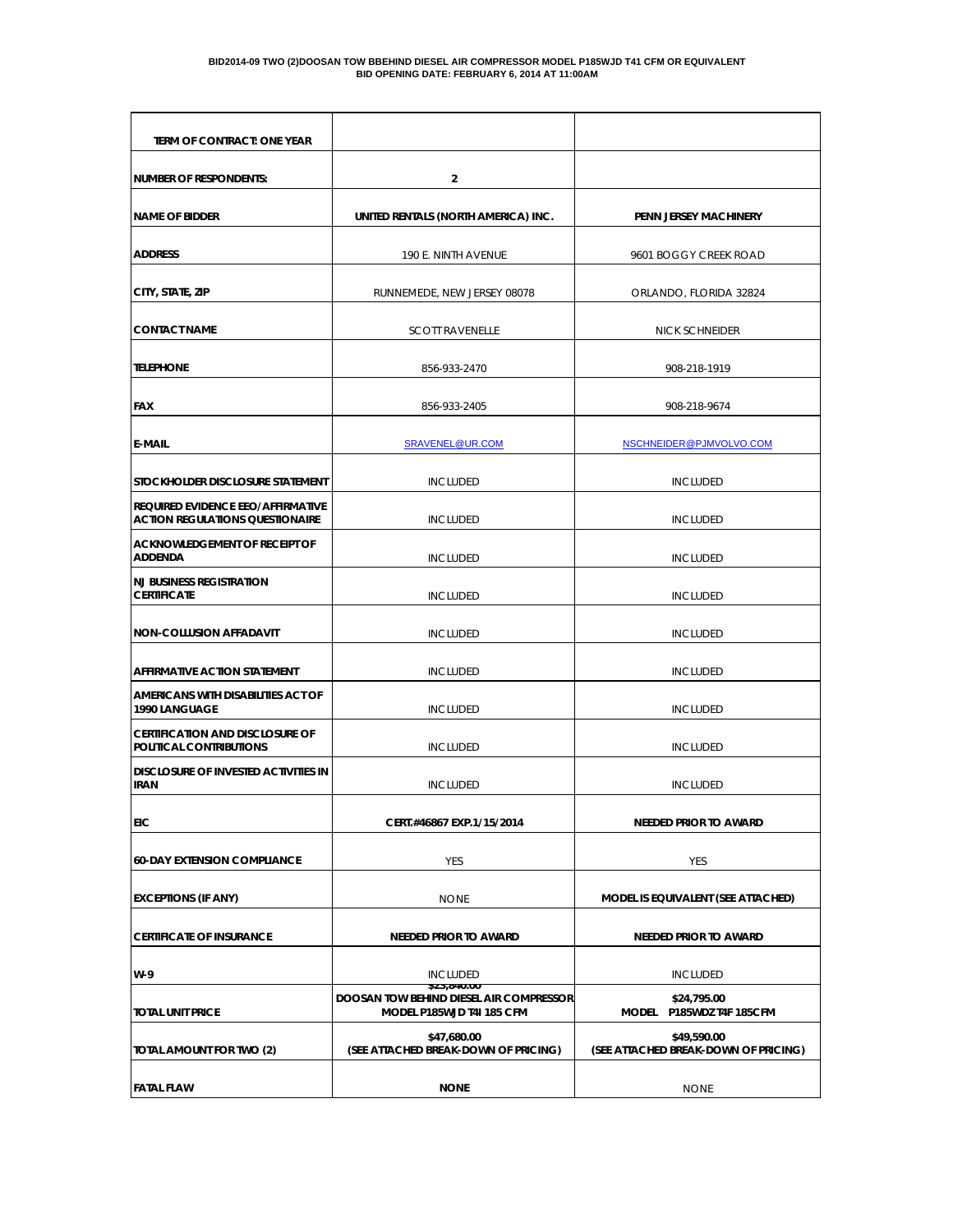| <b>BASE MODEL WITH STANDARD FEATURES</b>                          | COST      |
|-------------------------------------------------------------------|-----------|
| Doosan Tow behind Diesel Air Compressor Model P185WJD T4I 185 CFM | 18, 213.0 |
|                                                                   |           |

| <b>FACTORY OPTIONS</b>                                                                                                                                                                                                             | COST    |
|------------------------------------------------------------------------------------------------------------------------------------------------------------------------------------------------------------------------------------|---------|
| Instruments & Control Option: Full gauge instrument panel option with Fuel<br>level gauge, tachometer, voltmeter, engine oil pressure, engine coolant<br>temperature & discharge air temperature and gage and control illumination |         |
| Instrument & Control Option: Keyed ignition with 2 keys                                                                                                                                                                            |         |
| Towing Option: Long drawbar (85") with three<br>adjustable heights                                                                                                                                                                 |         |
| Double hose reel 50' capacity for 3/4" (19mm) ID hose inclusive of standard<br>OSHA valve (s), and 3/4" globe type service valves.                                                                                                 |         |
| Hoses 50' (15.2m) installed on reel                                                                                                                                                                                                |         |
| Mounted Line oiler - Size 2 quart (1.90L) mounted in-line with minimum<br>pressure valve                                                                                                                                           |         |
| Spare tire shipped loose                                                                                                                                                                                                           |         |
| 1000 CCA battery.                                                                                                                                                                                                                  |         |
| Rear bumper.                                                                                                                                                                                                                       |         |
| Pad foot instead of caster wheel.                                                                                                                                                                                                  |         |
| Engine block heater (110volt/1ph/60hz).                                                                                                                                                                                            |         |
| Key lock side doors with 2 keys.                                                                                                                                                                                                   |         |
| SUB-TOTAL (FACTORY OPTIONS INSTALLED) >>                                                                                                                                                                                           | 818,213 |
|                                                                                                                                                                                                                                    |         |

## 2013/2014 DOOSAN TOW BEHIND DIESEL AIR COMPRESSOR TOTAL UNIT PRICE TALLY:

| 2013/2014 Doosan Tow behind Diesel Air Compressor Model P185WJD T4I<br>185 CFM - Base Price >> | $\alpha\omega$<br>s18.713 |
|------------------------------------------------------------------------------------------------|---------------------------|
|                                                                                                | ov                        |
| Factory Options Sub Total $>>$ $\frac{1}{9}$                                                   | 5127                      |
| 2013/2014 Doosan Tow behind Diesel Air Compressor Model P185WJD T4I                            | $23.840^{00}$             |
| 185 CFM - Total Unit Price per Compressor Complete >>   \$                                     |                           |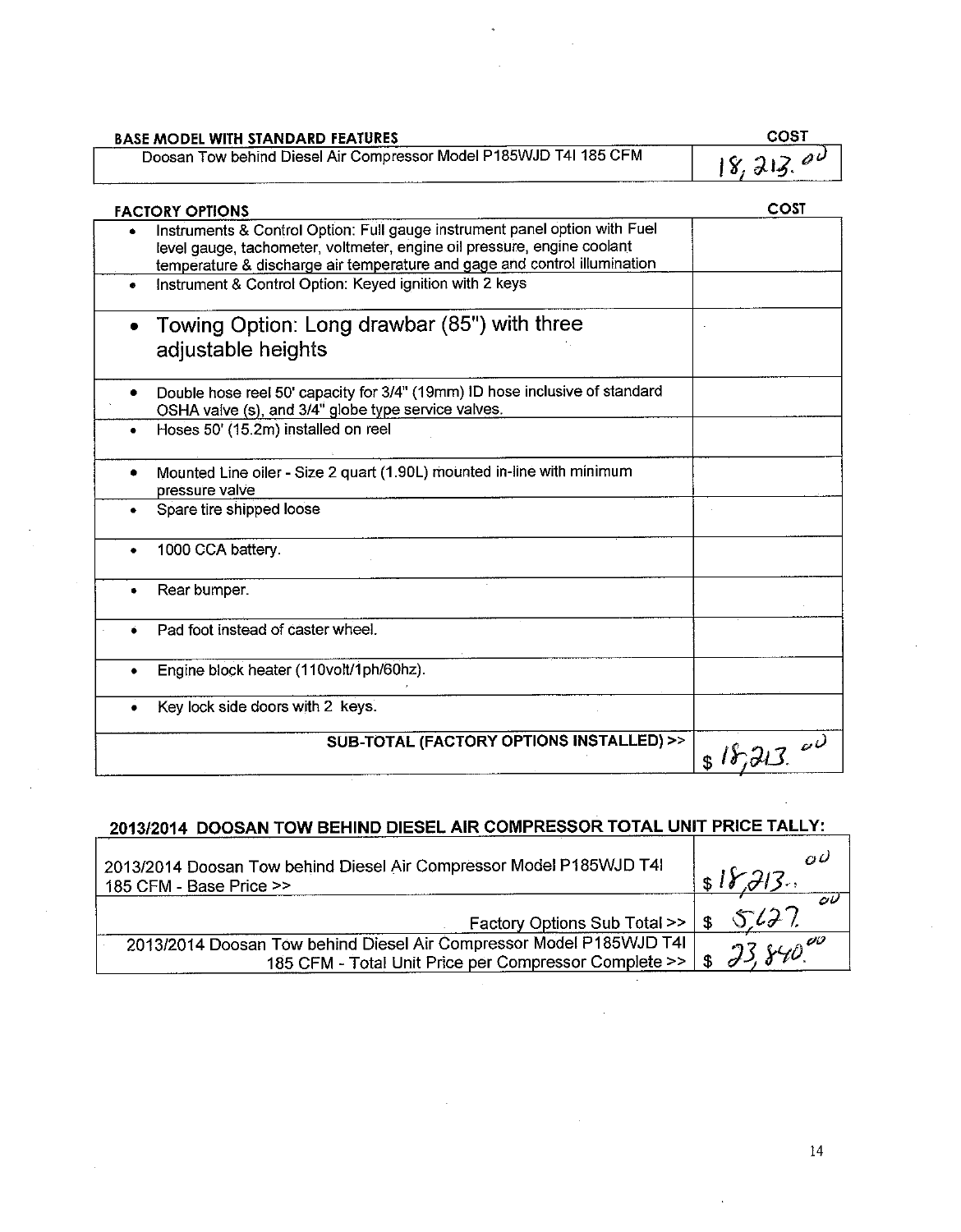### 2013/2014 Doosan Tow behind Diesel Air Compressor Model P185WJD T4I 185 CFM

### **PROPOSAL**

The undersigned proposes to furnish, install and deliver (F.O.B. with price for goods including the delivery with no extra freight charge line item) to the Trenton Water Works Yard at 333 Courtland St. Trenton, NJ.

|  | <b>Material Description</b>                                                              | Jnit | Otv                                              | Unit Price | <b>Total Price</b> |
|--|------------------------------------------------------------------------------------------|------|--------------------------------------------------|------------|--------------------|
|  | 2013/2014 Doosan Tow behind Diesel<br>Air Compressor Model P185WJD T4I<br><b>185 CFM</b> | Each |                                                  | 2 8,23,840 | 1847680            |
|  |                                                                                          |      | Grand Total >> $ $ \$ 47, 6 $\mathcal{F}^{\rho}$ |            |                    |

February  $\mathcal{L}$  2014 Date:

Submitted by:

(Company Name) United Rentals (North America), Inc. Incorporated in State of Delaware

(Signature)

(Printed Name) Scott Ravenelle, Branch Manager

(Person to Contact, Please Print) Scott Ravenelle

(Telephone) 856-933-2470

NOTE (1): Delivery time for Air Compressors as specified shall be within 6 months from the date of the award.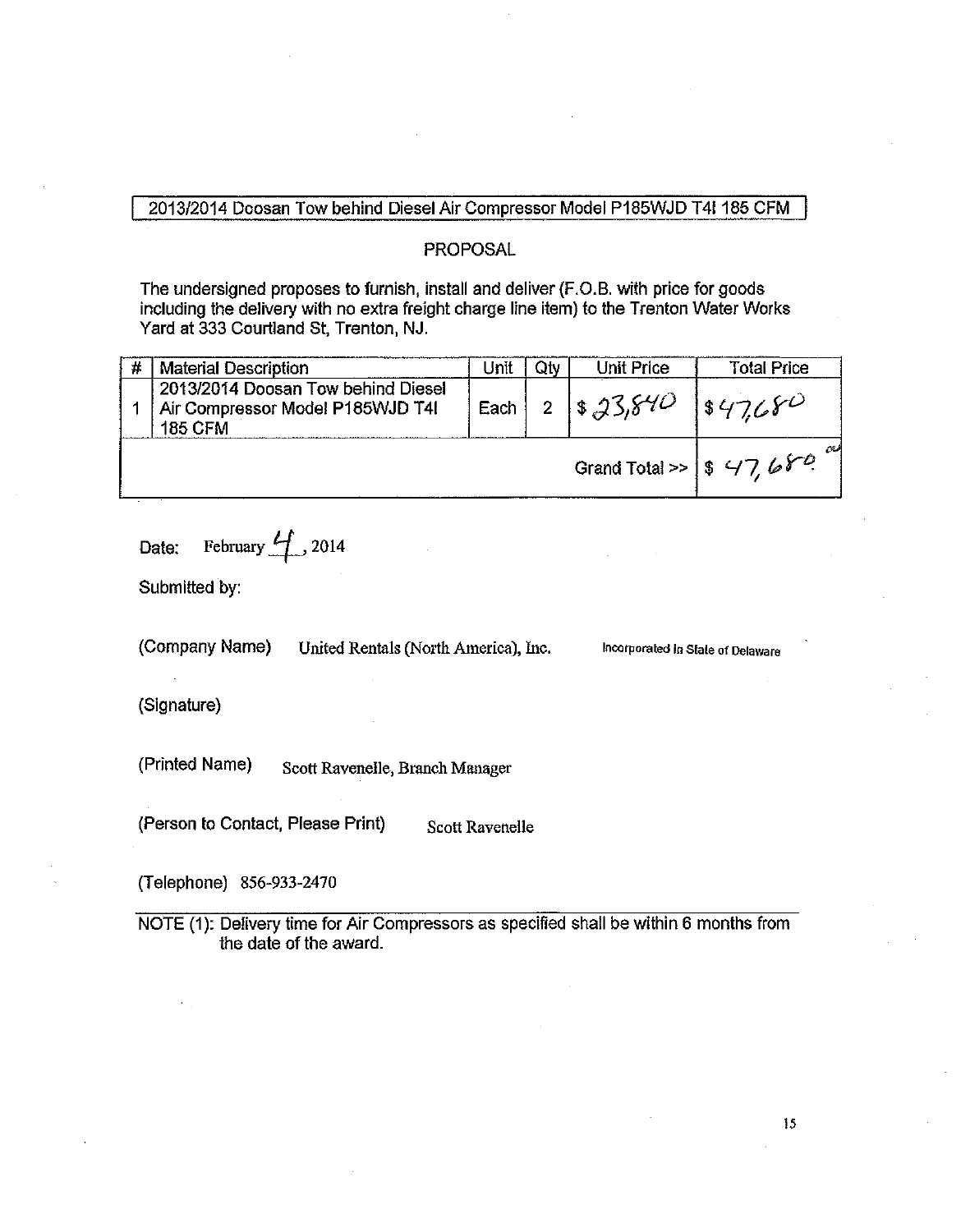PISS TYIS no larger Available

| <b>BASE MODEL WITH STANDARD FEATURES</b>                                                                                                                                                                                           | COST                            |
|------------------------------------------------------------------------------------------------------------------------------------------------------------------------------------------------------------------------------------|---------------------------------|
| Doosan Tow behind Diesel Air Compressor Model P185WJD T4I 185 CFM<br>PISSUDZ T4F 18SCFM                                                                                                                                            | IO, 750                         |
| <b>FACTORY OPTIONS</b>                                                                                                                                                                                                             | COST                            |
| Instruments & Control Option: Full gauge instrument panel option with Fuel<br>level gauge, tachometer, voltmeter, engine oil pressure, engine coolant<br>temperature & discharge air temperature and gage and control illumination | 215.00                          |
| Instrument & Control Option: Keyed ignition with 2 keys<br>$\bullet$                                                                                                                                                               | $\mathcal N/\mathcal A$         |
| Towing Option: Long drawbar (85") with three<br>$\bullet$<br>adjustable heights                                                                                                                                                    | $\frac{11}$<br>$\frac{1}{1375}$ |
| Double hose reel 50' capacity for 3/4" (19mm) ID hose inclusive of standard<br>۰<br>OSHA valve (s), and 3/4" globe type service valves.                                                                                            |                                 |
| Hoses 50' (15.2m) installed on reel                                                                                                                                                                                                | E.A.                            |
| Mounted Line oiler - Size 2 quart (1.90L) mounted in-line with minimum<br>۰<br>pressure valve                                                                                                                                      | $rac{\sqrt{60.06}}{270.00}$     |
| Spare tire shipped loose<br>$\bullet$                                                                                                                                                                                              |                                 |
| 1000 CCA battery.                                                                                                                                                                                                                  | 45.00                           |
| Rear bumper.                                                                                                                                                                                                                       | 175.                            |
| Pad foot instead of caster wheel.<br>$\bullet$                                                                                                                                                                                     |                                 |
| Engine block heater (110volt/1ph/60hz).<br>ý.                                                                                                                                                                                      | $\frac{40.00}{200.00}$          |
| Key lock side doors with 2 keys.                                                                                                                                                                                                   |                                 |
| SUB-TOTAL (FACTORY OPTIONS INSTALLED) >>                                                                                                                                                                                           | \$4.04c                         |

## 2013/2014 DOOSAN TOW BEHIND DIESEL AIR COMPRESSOR TOTAL UNIT PRICE TALLY:

| 2013/2014 Doosan Tow behind Diesel Air Compressor Model P185WJD T41<br>185 CFM - Base Price >>                                            | 20.750 |
|-------------------------------------------------------------------------------------------------------------------------------------------|--------|
| Factory Options Sub Total >>   \$ 4,045                                                                                                   |        |
| 2013/2014 Doosan Tow behind Diesel Air Compressor Model P185WJD T4I<br>185 CFM - Total Unit Price per Compressor Complete >>   \$ 24, 295 |        |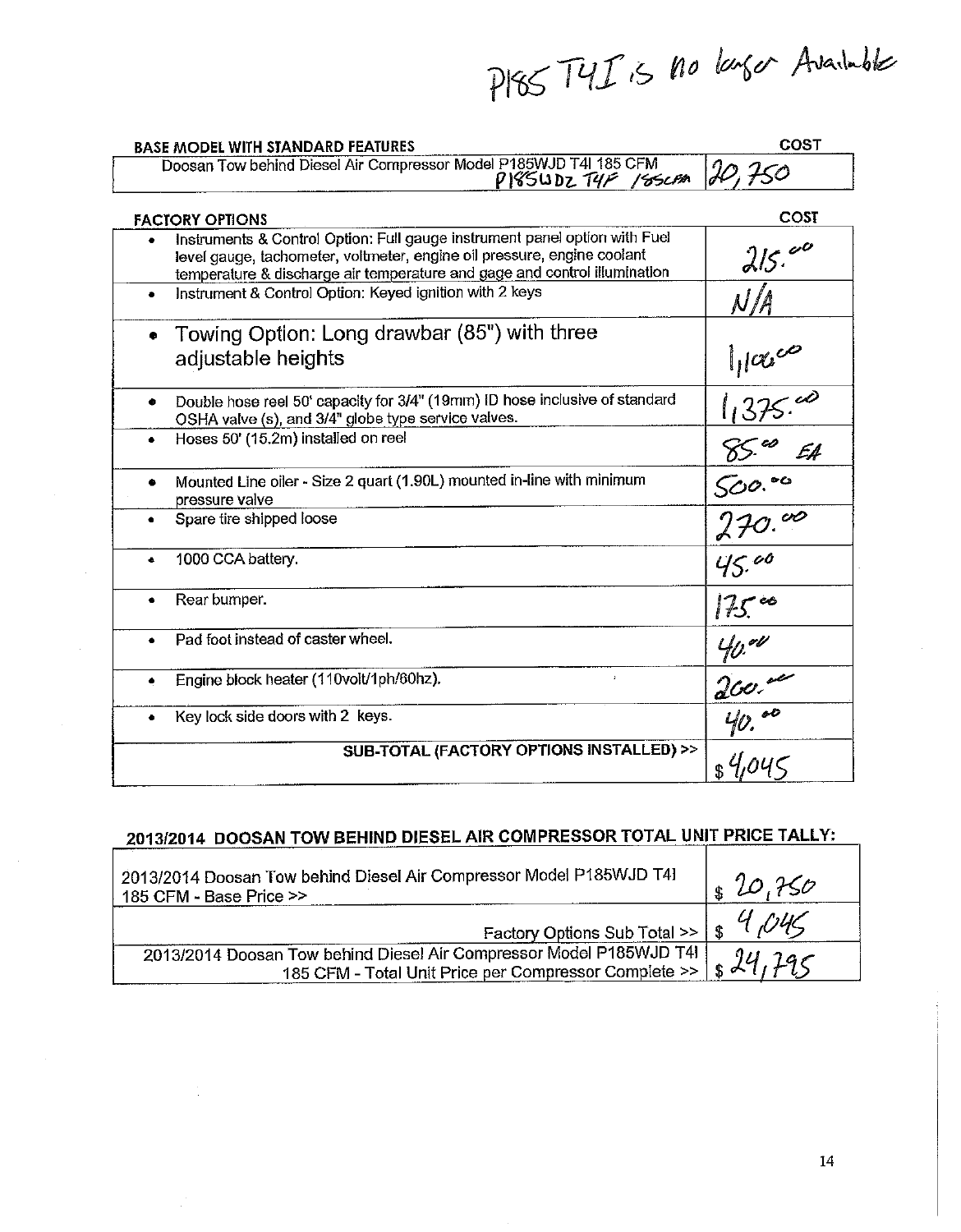### 2013/2014 Doosan Tow behind Diesel Air Compressor Model P185WJD T4I 185 CFM

### **PROPOSAL**

The undersigned proposes to furnish, install and deliver (F.O.B. with price for goods including the delivery with no extra freight charge line item) to the Trenton Water Works Yard at 333 Courtland St, Trenton, NJ.

| <b>Material Description</b>                                                                | Unit     | Qtv | <b>Unit Price</b>                   | <b>Total Price</b> |
|--------------------------------------------------------------------------------------------|----------|-----|-------------------------------------|--------------------|
| 2013/2014 Doosan Tow behind Diesel<br>1 Air Compressor Model P185WJD T4I<br><b>185 CFM</b> | Each $ $ |     | $2   $^{0}$ $  4 196$               | $1$ \$49,590       |
|                                                                                            |          |     | Grand Total >> $\frac{1}{8}$ 49,598 |                    |

Date:  $1/23/14$ Submitted by: Nick Schneider (Company Name) Person Jersey Machinery (Signature Wick Schnider (Printed Name) (Person to Contact, Please Print) Nick Schurcher

(Telephone) 908-218-1919

NOTE (1): Delivery time for Air Compressors as specified shall be within 6 months from the date of the award.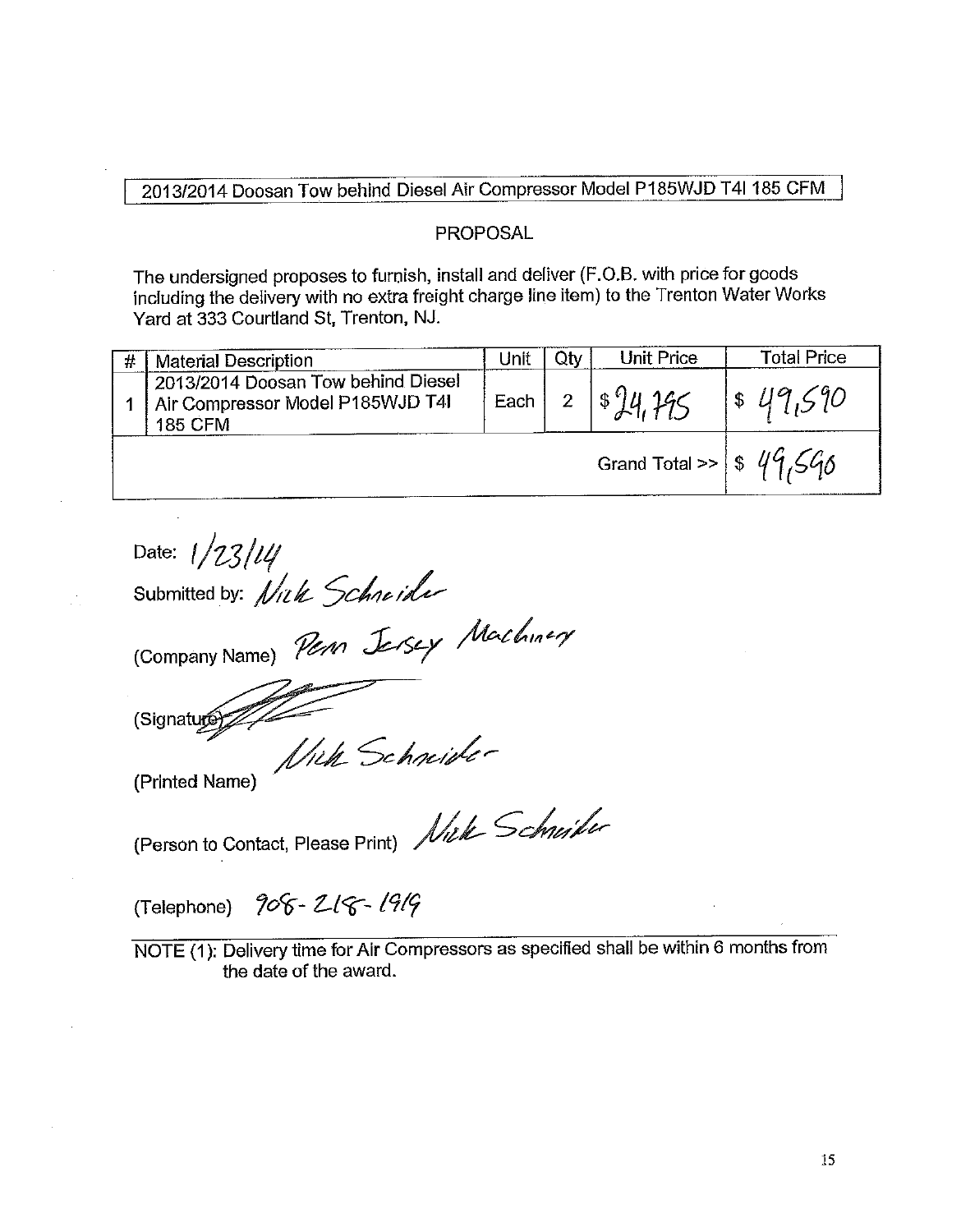## Schneider, Nick

Due to 2014 EPA changes the P185WJD T4i is no longer available it has transitioned to a P185WDZ T4F which has the Tier 4 Final Engine. Air out put wise nothing has changed it still gives you 185 CFM @ 100 PSI the engine just now has a intergraded DPF filter to meet the new Air emission laws. A bid spec is attached.

 $\tau = 1.5$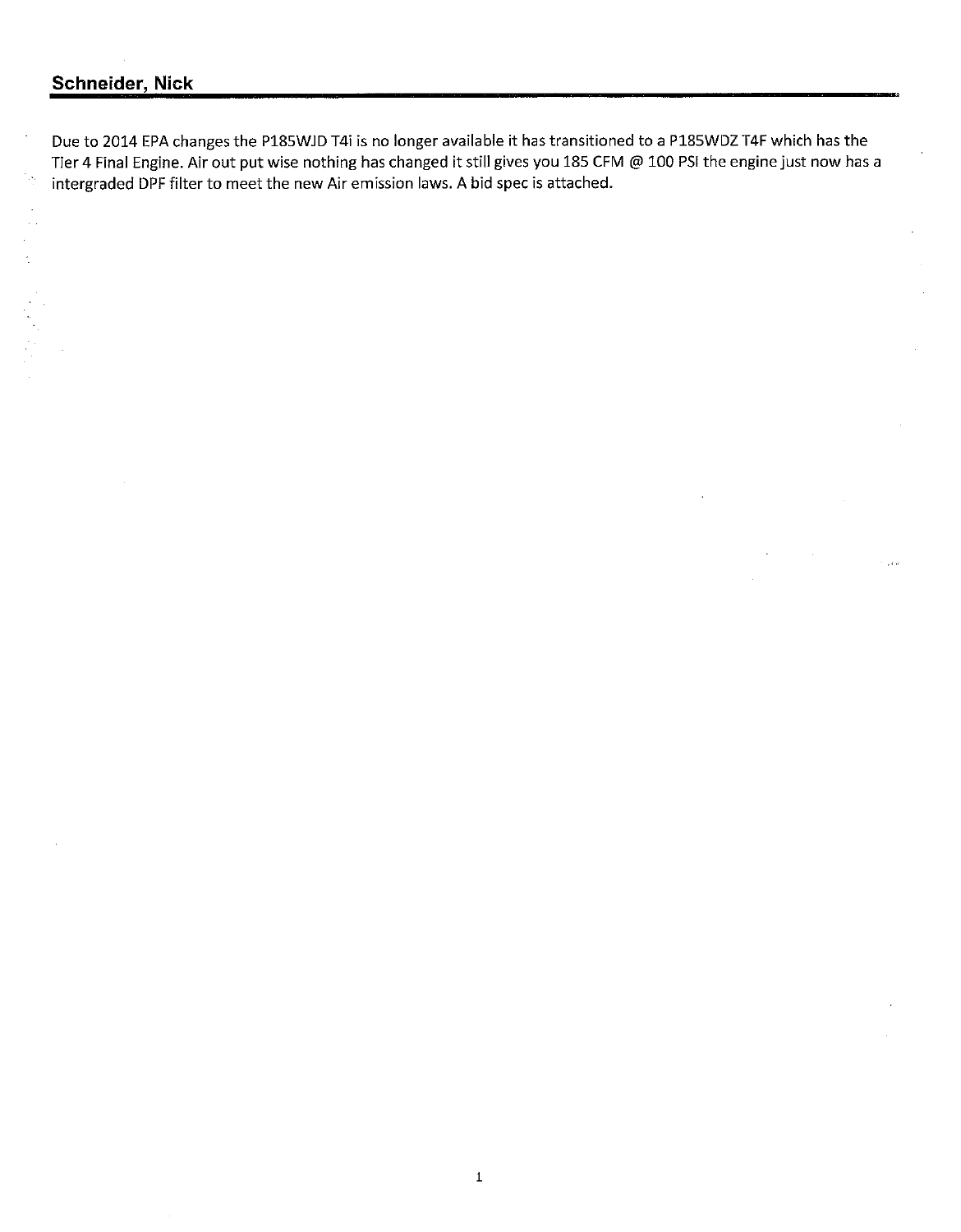

| <b>MANUFACTURER</b>                                | DOOSAN INFRACORE PORTABLE POWER |  |  |  |
|----------------------------------------------------|---------------------------------|--|--|--|
| <b>BRAND</b>                                       | <b>DOOSAN</b>                   |  |  |  |
| <b>MODEL</b>                                       | P185WDZ                         |  |  |  |
|                                                    |                                 |  |  |  |
| <b>ENGINE</b>                                      | TIER 4F                         |  |  |  |
| Make                                               | <b>DEUTZ</b>                    |  |  |  |
| Model                                              | D <sub>2</sub> .9L <sub>4</sub> |  |  |  |
| # of Cylinders                                     | 4                               |  |  |  |
| Cylinder Bore(in/mm)                               | 3.622/92                        |  |  |  |
| Cylinder Stroke (in/mm)                            | 4.331 / 110                     |  |  |  |
| Displacement (cu in/l)                             | 177/2.9                         |  |  |  |
| Rated Speed (rpm)                                  | 2600                            |  |  |  |
| Idle Speed (rpm)                                   | 1700                            |  |  |  |
| BHP @ Rated Speed                                  | 48.8                            |  |  |  |
| Fuel/Cooling                                       | DIESEL/WATER                    |  |  |  |
| <b>Electrical Voltage</b>                          | 12                              |  |  |  |
| Engine Oil Capacity (US Quarts/Liters)             | 8.5/8                           |  |  |  |
| Radiator Coolant Capacity (US Gal/Liters)          | 2.72 / 10.3                     |  |  |  |
| Altitude Capability (Feet/Meters)                  | 10,000 / 3,048                  |  |  |  |
| Fuel (GPH/LPH):                                    |                                 |  |  |  |
| <b>75% Load</b>                                    | $2.5/9.5$ est                   |  |  |  |
| 100% Load                                          | 27/10.2                         |  |  |  |
| Fuel Tank Capacity (gal/l)                         | 27 / 102                        |  |  |  |
| Min Operating Time (Hours)                         | 10.0                            |  |  |  |
|                                                    |                                 |  |  |  |
| <b>COMPRESSOR</b>                                  |                                 |  |  |  |
| Type                                               | ROTARY SCREW - SINGLE STAGE     |  |  |  |
| Free-Air Delivery (cfm/l-sec)                      | 185 / 5.24                      |  |  |  |
| Rated Operating Press (psig/bar)                   | 100/6.9                         |  |  |  |
| Pressure Range (psig/bar)                          | 80 to 125 / 5.5 to 8.6          |  |  |  |
| Air Discharge Outlet Size (in/mm)                  | 0.75/19.0                       |  |  |  |
| Air Discharge Outlet Quantity                      | 2                               |  |  |  |
| Separator Tank Volume (US Gal/Litres)              | 6.0 / 23                        |  |  |  |
| Oil Capacity (US Gal/Litres)                       | 2.25/8.5                        |  |  |  |
|                                                    |                                 |  |  |  |
| <b>DIMENSIONS W/RUNNING GEAR</b>                   |                                 |  |  |  |
| Overall Length (in/mm)                             | 137.7 / 3498                    |  |  |  |
| Overall Width (in/mm)                              | 68.48 / 1739                    |  |  |  |
| Overall Height (in/mm); add 5.25" exh pipe         | 62.27 / 1582                    |  |  |  |
| Track Width (in/mm)                                | 59 / 1499                       |  |  |  |
| Tire Size                                          | 15"                             |  |  |  |
| Shipping Weight (lb/kg) no fuel                    | 2,329 / 1056                    |  |  |  |
| Working Weight (lb/kg) with fuel                   | 2,473 / 1122                    |  |  |  |
|                                                    |                                 |  |  |  |
| DIMENSIONS WITHOUT RUNNING GEAR                    |                                 |  |  |  |
| Overail Length (in/mm)                             | 87.91 / 2233                    |  |  |  |
| Overall Width (in/mm)                              | 49.63 / 1261                    |  |  |  |
| Overall Height (in/mm); add 5.25" for exhaust pipe | 54.32 / 1380                    |  |  |  |
| Shipping Weight (lb/kg) no fuel                    | 2,124 / 986                     |  |  |  |
| Working Weight (lb/kg) with fuel                   | 2,318 / 1051                    |  |  |  |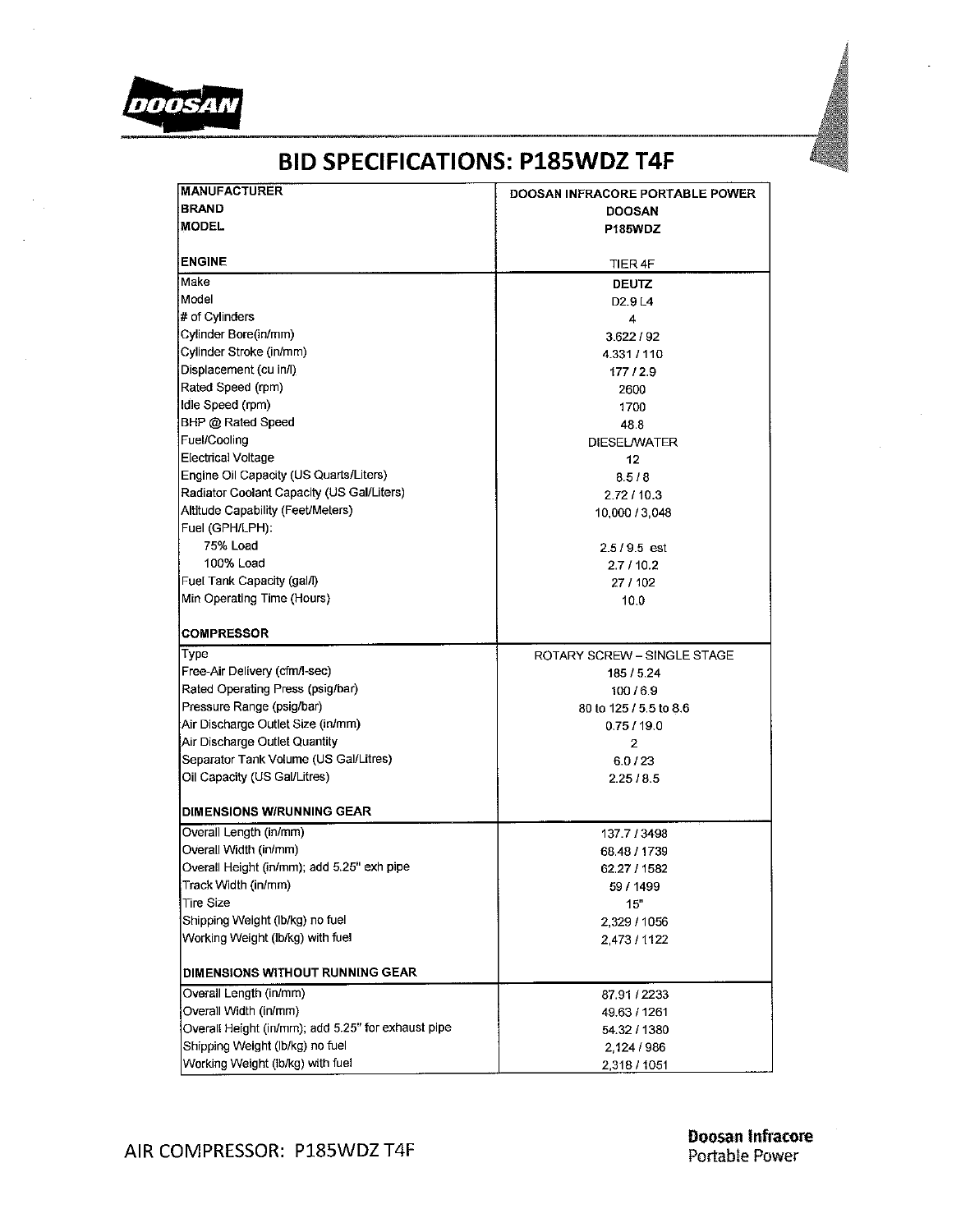

### **STANDARD FEATURES**

### **PACKAGE**

- Instrument and control panel with lockable door, front mounted.  $\bullet$
- Shock mounted engine and compressor.
- Lockable side doors with pneumatic lift springs and no-rust aluminum hinges.
- Rear access panel for cleaning heat exchangers.
- Heavy-duty independent rubber torsion suspension axle with high ground clearance and 15" wheels.
- E-Z lube axle-bearing fittings.
- Detachable drawbar.
- Drawbar with safety chains and hooks.
- 3 position adjustable height hitch-pintle eye type; (3" inside diameter).
- Retractable heavy-duty screw jack with caster wheel.
- Removable resilient polyethylene fenders.
- Enclosure 14-gauge galvanneal sheet metal with durable textured paint.
- Trailer running gear, 2 tail lights for running, brake, and turn signals; plus 4-wire cable, side marker lights, reflectors, and license plate light to comply with US DOT/Federal MVSS 49CFR571.
- Durable composite material end panels.
- Single point, external lifting bail.
- Large interior tool box  $(63)$ <sup>r</sup> long x 10"wide x 17" deep).
- Engine mounted pusher fan (cool box).
- Rain cap exhaust.
- The air service valves shall be (2) 3/4" (1/4turn).  $\bullet$

### **COMPRESSOR**

- The compressor type shall be a single stage, oil flooded, asymmetrical rotary screw.  $\bullet$
- Two-stage, heavy duty, dry type air cleaner with replaceable element located inside the enclosure.
- 25-micron spin-on oil filter element.
- Oil separation system: Two-stage system with remote, no-spill, spin-on separator element and vertical tank with sight gauge and over-fill protection.
- Air-to-oil finned tube oil cooler.
- Engine direct driven flexible coupling.
- Two-year or 4000 hour warranty.  $\bullet$

#### **SAFETY**

- Starter protection prevents engagement while alternator is turning.  $\bullet$
- Automatic safety shutdowns: high discharge air temperature, low engine oil pressure, high engine coolant temperature, and low engine speed.
- Manual and automatic blowdown valves.
- Minimum pressure device.
- ASME safety relief valve.
- Fan guard meets OSHA requirements.  $\bullet$
- Towing safety chains with safety hooks.
- Trailer and lighting complies with US DOT/Federal MVSS 49CFR571.
- Operating and maintenance manuals.
- Operating and safety decals.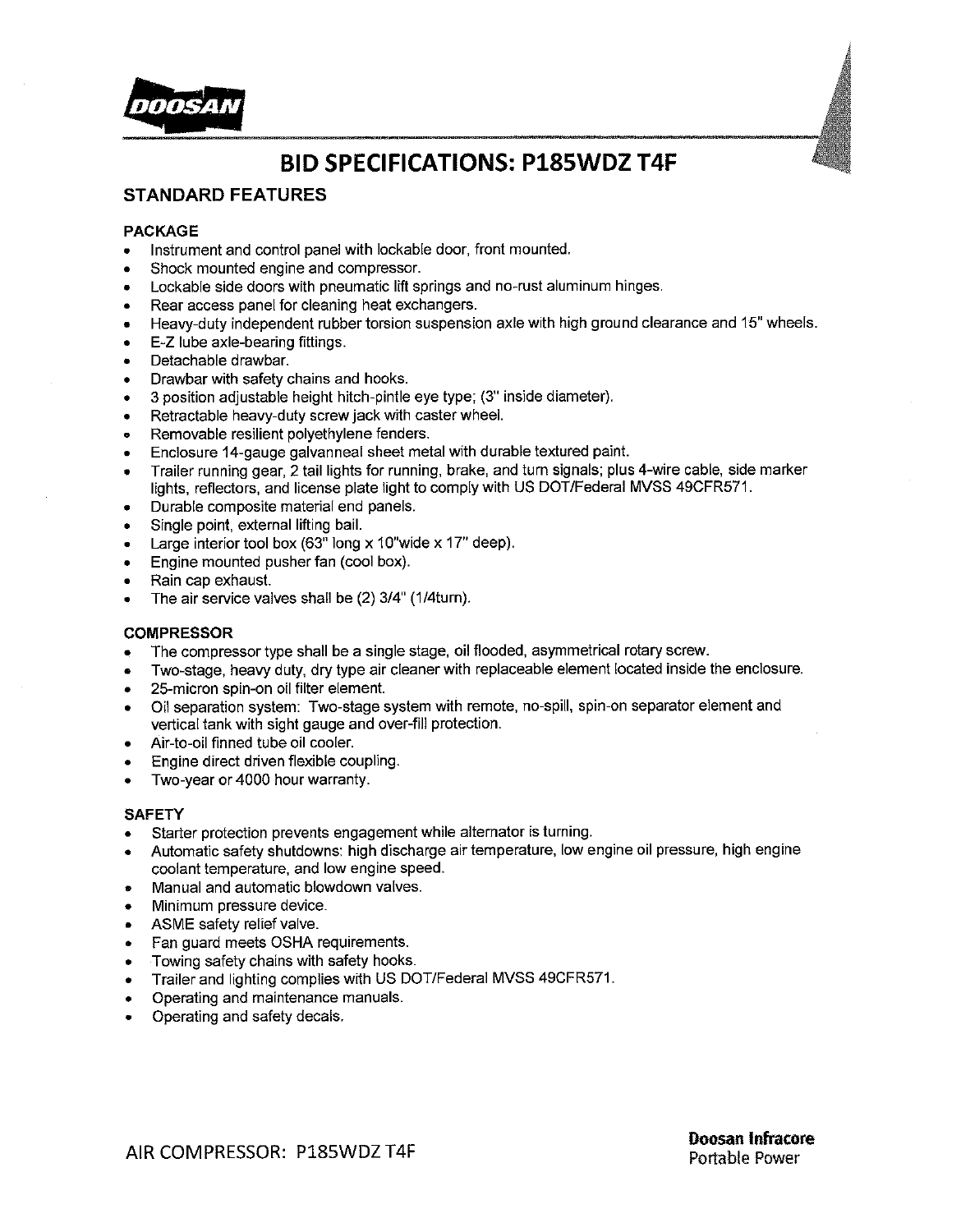

#### **ENGINE**

- Two-stage, heavy duty, dry type air cleaner with replaceable element located inside the enclosure.
- Oil drain access cover.
- Glow-plug preheat system for cold weather starting.
- Fuel/water separator with electronic detection and fault code.
- Electric starting system with 700 CCA battery.  $\bullet$

#### **PERFORMANCE**

- The free air delivery shall be 185 cfm (5.24 M<sup>3</sup>/min).  $\bullet$
- The rated operating pressure shall be 100 psig (6.89 bar).
- The pressure range shall be 80-125 psig (5.6-8.6 bar).
- The regulation system shall be 100% stepless.

### **INSTRUMENT AND CONTROLS**

- Large 5" LED lighted pressure gauge and CAN driven digital function interface display within the control panel that displays:
	- Engine RPM (Default Screen)
	- Ambient Temperature
	- Airend Temperature
	- Separator Tank Temperature
	- Coolant Temperature
	- Manifold Temperature
	- Percent Load
	- Engine Target RPM
	- Manifold Pressure
	- Engine Oil Pressure
	- Regulation System Pressure
	- Ambient Pressure
	- Battery Voltage
	- . Diagnostic fault codes with text for trouble shooting
	- . Fuel Level Percentage Option (Becomes Default Screen when fuel sender is plugged in)
- LED lighted power button.
- Hour meter
- Electronic micro-processor in a NEMA 6 enclosure with interface for maintenance fault code read out.
- Rubberized button interface that controls engine crank with oil pressure by-pass, engine stop, high/low pressure selection, service air, and digital screen enter key.
- Convenient start-up controls with unloaded warm up and push-button starting

### **FACTORY INSTALLED OPTIONAL FEATURES**

### **INSTRUMENT AND CONTROLS**

- Fuel level display with low fuel level shutdown
- Air/oil separator element service indicator (on separator tank).

AIR COMPRESSOR: P185WDZ T4F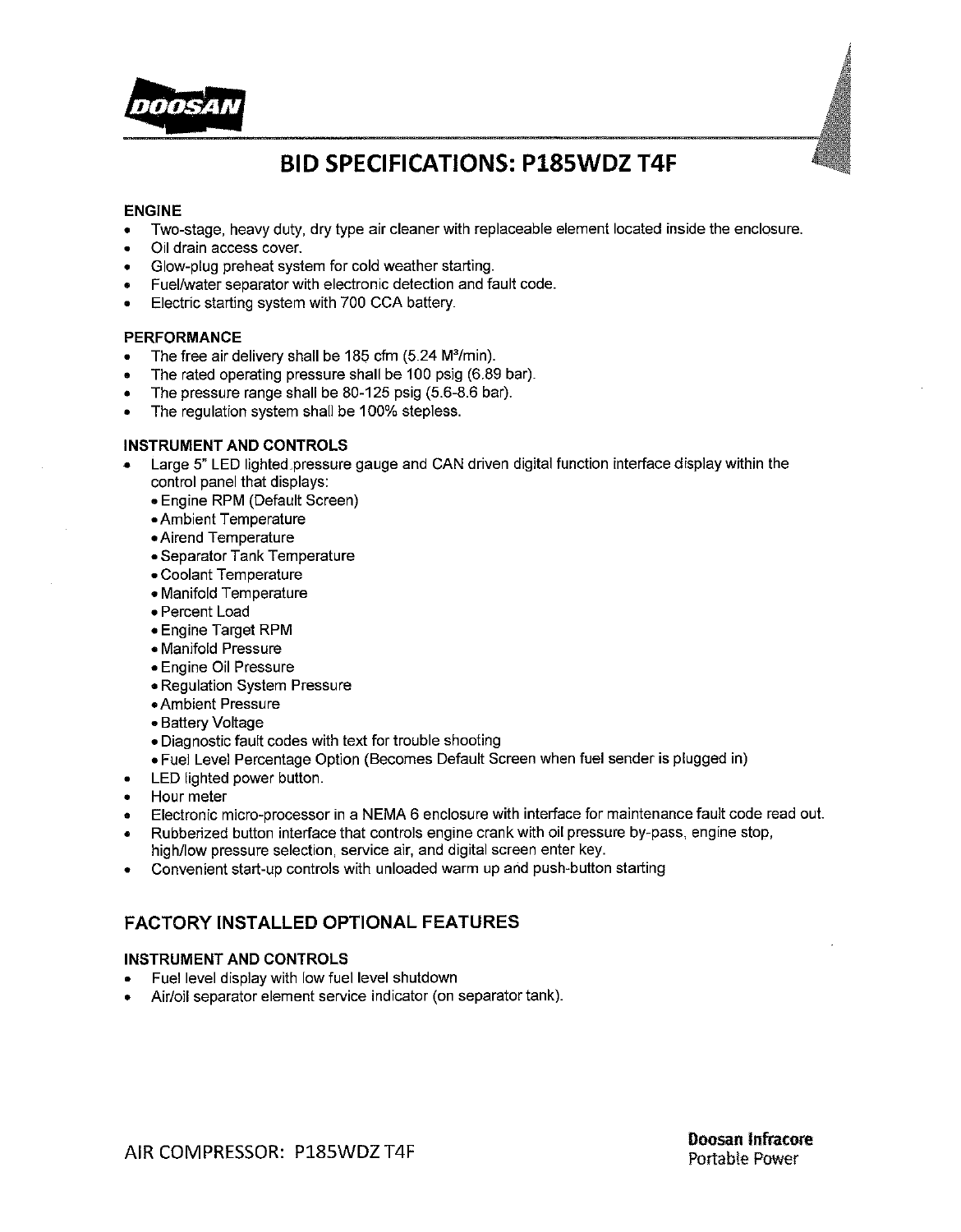

#### **TOWING OPTIONS**

- 2" or 2-5/16" ball coupler.
- Long drawbar (85").
- 8-position adjustable height hitch (19" to 33", 2" increments).
- Electric brakes; with or without parking brake, Hydraulic brakes; with or without parking brake, or Parking brake only.
- Towing lights four tail lights with reflectors.  $\bullet$

### MISCELLANEOUS OPTIONS--FACTORY INSTALLED

- Hose reel 100' capacity for 3/4" (19mm) ID hose, single OR double reel with OSHA valve (s), and 3/4" globe type service valves. Plus two extra 3/4"(19mm), 1/4 turn service valves on reel base.
- Hoses 50' (15.2m) or 100' (30.5m) either installed on reel or shipped loose.  $\bullet$
- Hose bracket mounted on drawbar; holds up to 100'x3/4" hose.  $\bullet$
- 2 quart line oiler: shipped loose or will be mounted if ordered with hose reel.  $\bullet$
- Minimum pressure valve.  $\bullet$
- Less running gear (less axle, fenders, wheels, and drawbar).
- Spare tire shipped loose.  $\bullet$
- Spare tire mounted if space available on the long drawbar (85")
- Central drains (running gear and less running gear).  $\bullet$
- Spark arrestor.
- 1000 CCA battery.  $\bullet$
- Additional service outlets.
- Rear bumper.
- Mud flap on each fender.
- Rear stabilizer screw jack with padfoot.
- Pad foot or pneumatic wheel instead of caster wheel.
- OSHA valves (must be sized for cfm of the air-consuming device).  $\bullet$
- Engine block heater (110volt/1ph/60hz).
- Air filter safety element (three stage filtration).  $\bullet$
- Fuel tank strainer  $\bullet$
- Fuel tank drain
- Locking fuel fill (lock not included).
- Key lock side doors with 2 keys.
- Special paint lead free only (requires DuPont paint number for Elite®)
- Amber roof light; revolving or strobe.
- Extra manuals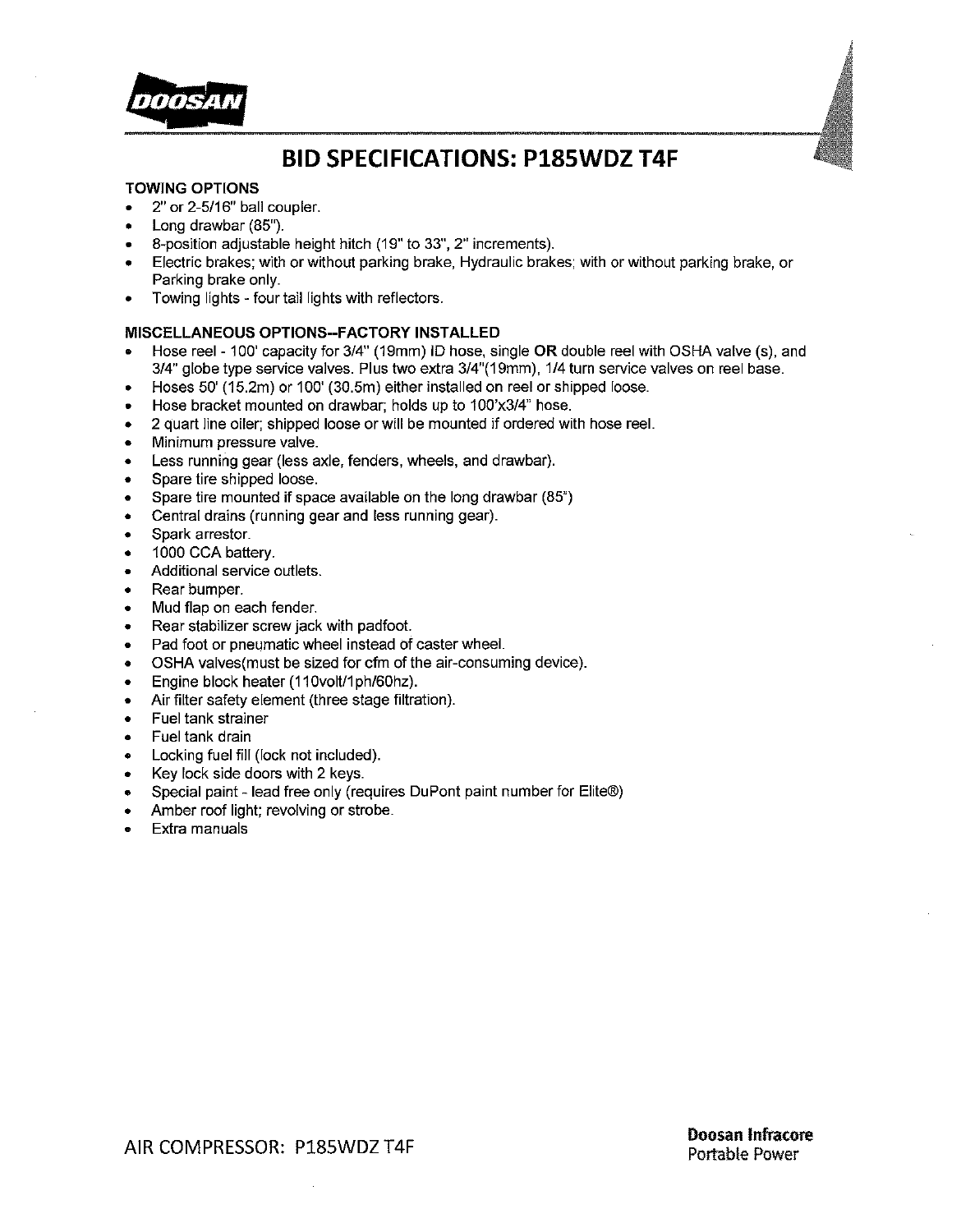



# **BID SPECIFICATIONS: P185WDZ T4F SPECIFICATIONS WITH COMMON OPTIONS\***

### TYPE:

Self contained, fully enclosed, diesel engine driven, heavy duty portable air compressor mounted on a two-wheel trailer with a minimum rated capacity of 185 cfm, free air delivery, at 100 psi. The rated pressure shall be measured after oil separation.

### **GENERAL:**

- The equipment shall be a standard product of the manufacturer. The compressor unit shall meet the US/EPA noise level regulations of 76 dBa at 7 meters.
- The manufacturer shall have local parts and service facilities capable of complete machine overhaul. ensuring minimum down time. Additionally, the compressor manufacturer shall have a flexible airend repair program: i.e., parts and training may be obtained to make repairs, or the airend may be exchanged for a new or remanufactured unit. The equipment shall adhere to the specifications contained herein.

### **ENGINE:**

- The diesel engine shall be an industrial water-cooled four cylinder, with an intermittent rating of no more than 49 SAE brake horsepower, at 2600 rpm.
- The engine shall have a glow-plug preheat system.
- The engine shall have a 12 volt electrical system and the battery shall have a minimum rating of  $[700]$ <sup>1</sup> cold cranking amps in accordance with SAE J537 specifications for a 30 second test.
- A dedicated heavy duty, two stage, dry type air cleaner, with replaceable element and an automatic filter maintenance indicator, shall be used to filter intake air.
- The fuel system shall include a no-rust polyethylene fuel tank with a minimum capacity of 27 gallons. a fuel/water separator, and a replaceable fuel filter.
- The engine oil drain shall have an access cover.

### **COMPRESSOR AIREND:**

- The compressor airend shall be an oil flooded rotary screw type with asymmetrical rotor profiles incorporating tapered roller thrust bearings.
- The airend shall be driven through a flexible coupling to isolate engine and compressor vibrations. The engine flywheel shall direct drive the coupling.
- An inlet unloader valve shall be used to provide stepless engine speed control to match demand.
- A dedicated heavy duty, two stage, dry type air cleaner, with replaceable element and automatic filter maintenance indicator, shall be used to filter intake air.

### **COOLING SYSTEM:**

- The engine and airend heat exchangers shall be finned tube type coolers arranged in a side-by-side configuration for easy cleaning. Access panel shall be on the rear enclosure for cleaning accessibility.
- The cooling air fan shall be engine mounted, drawing cool air through the compressor unit before entering the heat exchangers to maintain internal package temperatures of no more than 20 degrees F above that of the ambient.
- The radiator fill shall be easily accessible for routine maintenance and protected by a cover.

 $1000$  CCA battery option available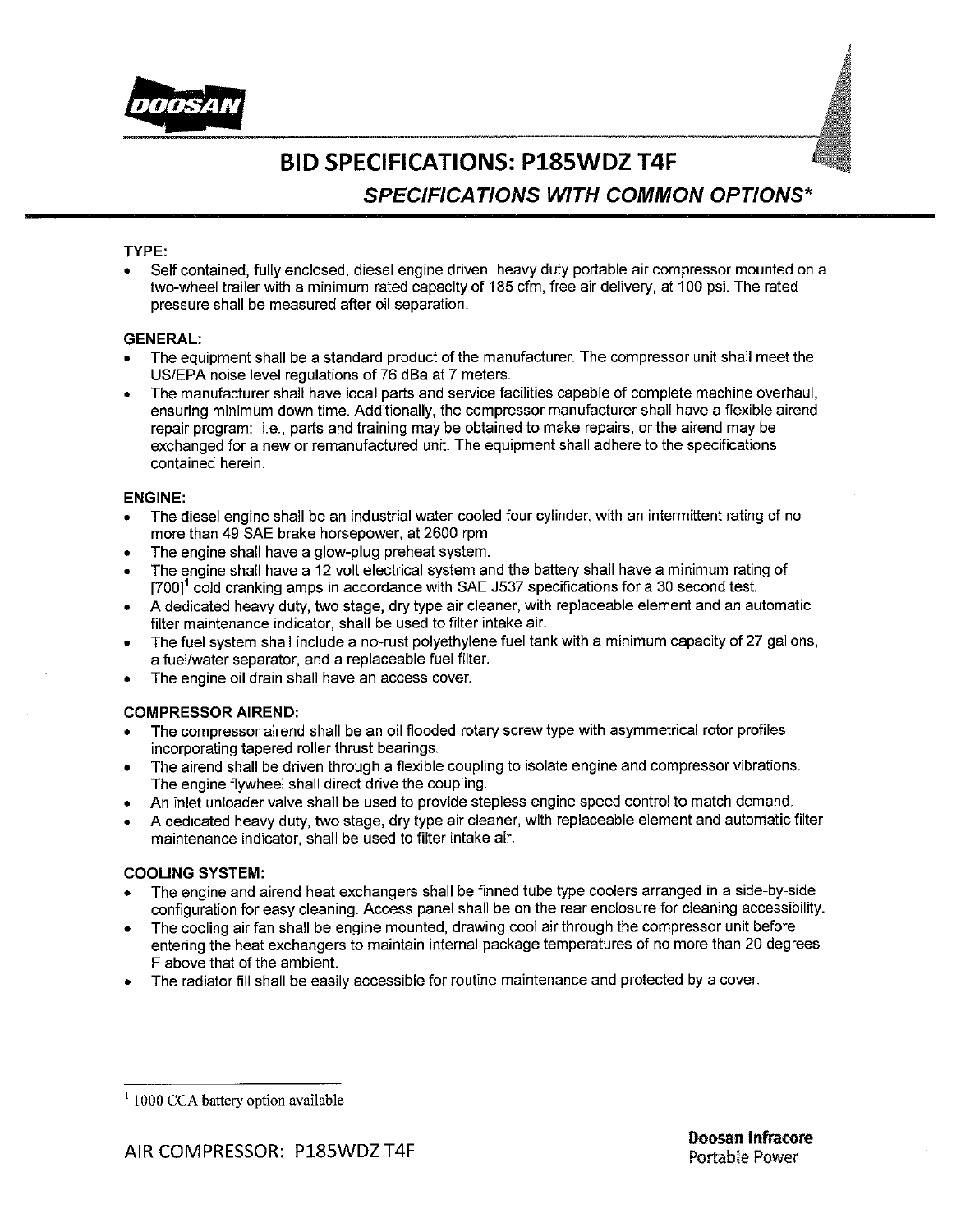

### **COMPRESSOR OIL SYSTEM:**

- The compressor oil system shall incorporate a vertical separator tank, a temperature bypass valve. an oil cooler, and a 25-micron spin-on oil filter. The separator tank shall meet ASME Section VIII code requirements, have a minimum volume of 6 gallons(23L), and include an oil level sight gauge and over-fill protection.
- Second-stage air/oil separation shall utilize a remote, no-spill, spin-on oil coalescing separator element.

### **TRAILER:**

- The trailer shall be a two-wheel design using heavy duty independent rubber torsion suspension running gear with 15" tires, high ground clearance. IE-Z Lube axle bearing fittings<sup>12</sup>, and a track width of no less than 59"(1.5m). The trailer shall be of welded steel construction and include a replaceable,<br>bolt-on drawbar with [three position hitch]<sup>3</sup>, safety chains with hooks, [screw jack with caster wheel]<sup>4</sup>, resilient polyethylene bolt-on fenders, rear reflectors, towing lights, side marker lights, and lighted license plate bracket.<sup>5</sup>
- Trailer and lighting to comply with US DOT/Federal MVSS 49CFR571.
- The engine and airend shall be rubber mounted directly to the trailer to minimize vibration.
- An external, single point, lifting bail capable of lifting the complete unit shall be included.

### **ENCLOSURE:**

- A 14-gauge (.075"/1.91mm) galvanneal sheet metal housing with durable composite material end panels shall fully enclose the compressor unit providing protection as well as noise attenuation. Enclosure shall be protected by durable textured paint.
- A dedicated tool storage area with a minimum depth of 17"(.43m), minimum width of 10"(.25m), and  $\bullet$ length of 63"(1.6m), shall be incorporated within the enclosure.
- Access for routine maintenance and tool storage shall be provided through large side doors.
- These doors shall be lockable and equipped with no-rust aluminum hinges and pneumatic lift springs.

### **INSTRUMENTS & CONTROLS:**

- The instruments and controls shall be clearly labeled and located on the front of the unit, accessible without opening the main side doors, and protected with a separate unobstructed lockable door.
- Engine starting shall be achieved using a push button that includes engine oil pressure bypass and unloaded warm-up/start run...
- An electronic micro-processor control interface system shall provide digital data on operation, control, warning, and fault signal diagnosis of the compressor and engine. The system shall be in a NEMA 6 enclosure.
- The instrument panel shall include the following LED lighted function displays: hourmeter, tachometer, discharge air pressure, discharge air temp, engine oil pressure, engine coolant temp. optional low fuel level and shutdown, and all safety shutdowns.
- Diagnostic fault codes with text explanation shall indicate alternator charge malfunction warning, optional low fuel level shutdown, and all safety shutdowns.
- Multiple fault codes with text support shall be available for trouble shooting.

<sup>&</sup>lt;sup>2</sup> Optional electric brake or hydraulic brake axel configurations available

 $3$  Optional 8 position adjustable height hitch (19" to 33" in 2" increments) available

<sup>&</sup>lt;sup>4</sup> Optional pneumatic wheel or pad foot screw jack available

<sup>&</sup>lt;sup>5</sup> Optional rear bumper (with or without rear stabilizer screw jack) available